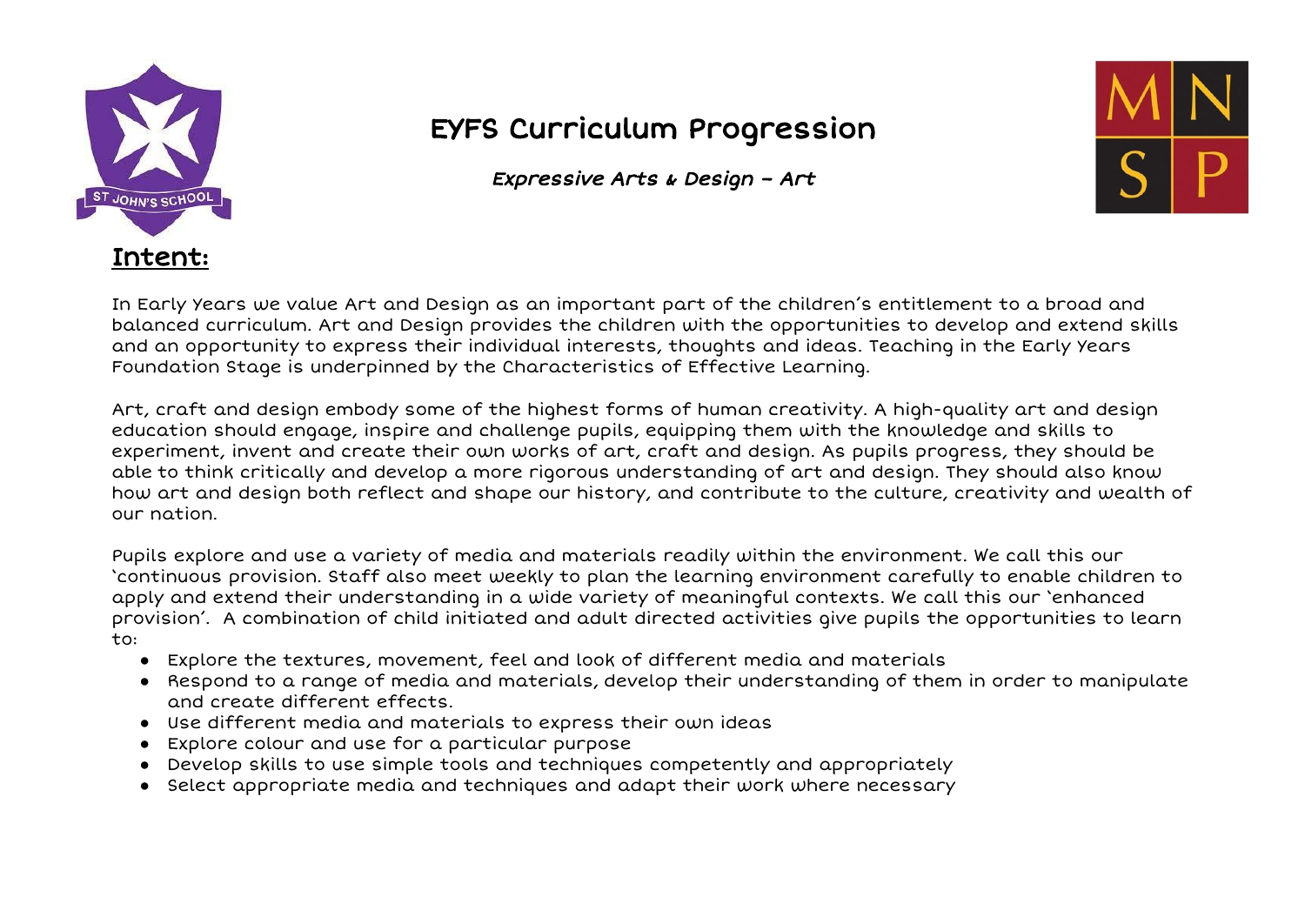| <u>Implementation:</u>          | Learning experiences                                                                                                                                                                                                                     | Key vocabulary &<br>what children need<br>to know                                           | Development Matters in the<br><b>EYFS</b>                                                                                                       |
|---------------------------------|------------------------------------------------------------------------------------------------------------------------------------------------------------------------------------------------------------------------------------------|---------------------------------------------------------------------------------------------|-------------------------------------------------------------------------------------------------------------------------------------------------|
| Nursery 2 year old<br>Provision | Drawing & Painting:<br>Introduce tools for mark making<br>inside and outside of the setting and<br>on a large scale, felt pens, crayons,<br>chalks, paint brushes with paint and<br>water. Using hands and feet to mark<br>make/paint    | Colour names, paint,<br>brush, vocab for<br>texture: rough,<br>smooth, mix, water,<br>mark, | Start to make marks<br>intentionally.<br>Explore paint, using fingers and<br>other parts of their bodies as<br>well as brushes and other tools. |
|                                 | Notice patterns with a strong<br>contrast and start to make<br>intentional marks - sometimes giving<br>meaning to them.                                                                                                                  |                                                                                             | Express ideas and feelings<br>through making marks, and<br>sometimes give a meaning to<br>the marks they make.<br>Manipulate and play with      |
|                                 | Printing: Printing with hands, feet and<br>cut vegetables or natural objects:<br>leaves, cones etc.<br>Explore paint using my fingers and<br>hands.                                                                                      |                                                                                             | different materials.<br>Use their imagination as they<br>consider what they can do with<br>different materials.                                 |
|                                 | Explore the marks made by rolling<br>objects in paint such as marbles and<br>small world cars.                                                                                                                                           |                                                                                             | Beginning to use representation<br>to communicate, e.g. drawing a<br>line and saying 'That's me.'                                               |
|                                 | 3D experiences: plasticine, play dough,<br>clay, adult supervised tearing, folding<br>and gluing<br>Explore dough squeezing, patting,<br>stretching and rolling it. Make simple<br>models that express ideas using<br>construction toys. |                                                                                             |                                                                                                                                                 |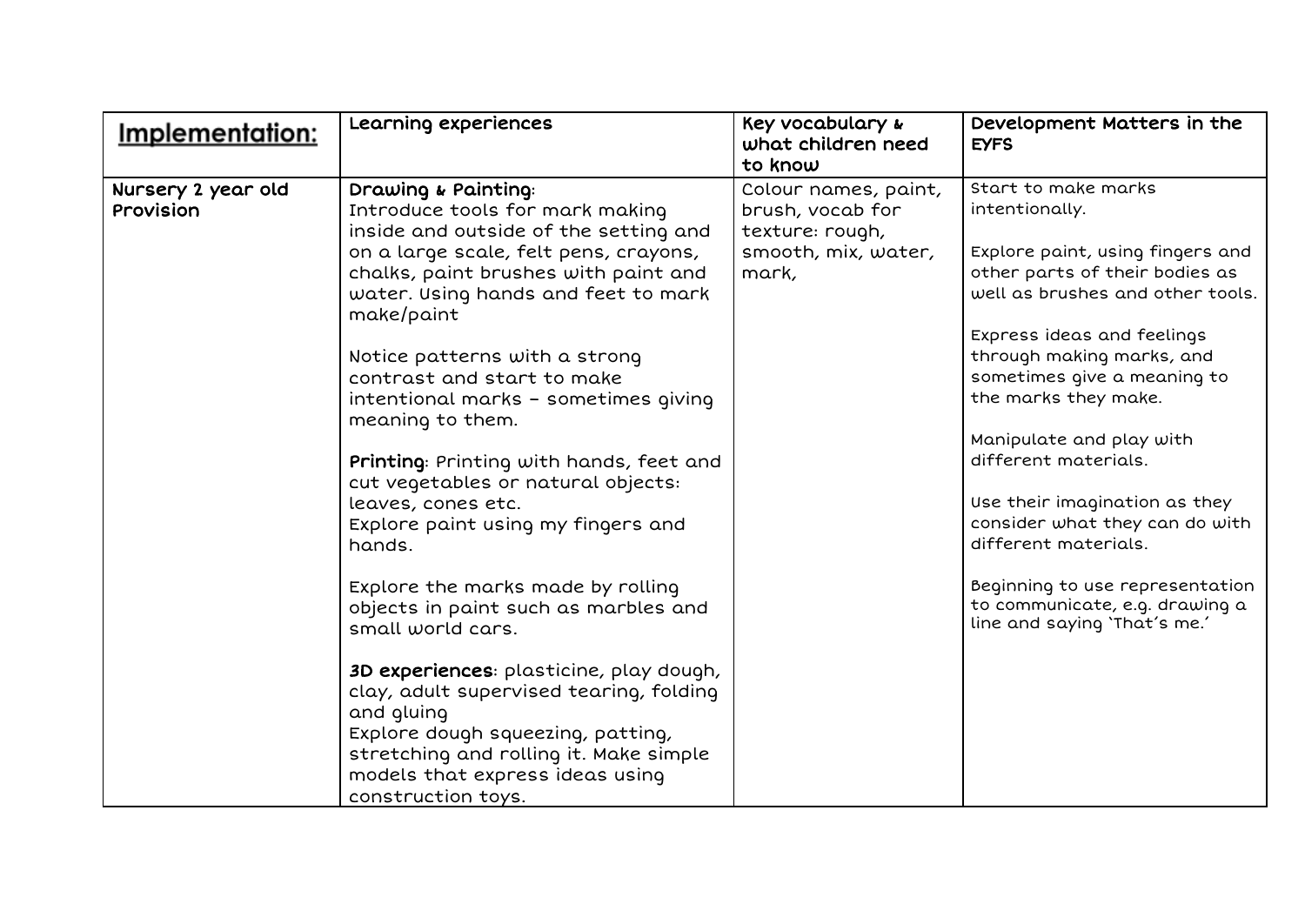|           | Collage: various resources for collage,<br>textured papers, scrap paper etc and<br>use different senses to explore the<br>texture.                                                                                                                              |                                                                                                                                                           |                                                                                                                                                                                                                                                       |
|-----------|-----------------------------------------------------------------------------------------------------------------------------------------------------------------------------------------------------------------------------------------------------------------|-----------------------------------------------------------------------------------------------------------------------------------------------------------|-------------------------------------------------------------------------------------------------------------------------------------------------------------------------------------------------------------------------------------------------------|
| Preschool | Drawing & Painting: Introduce tools<br>for mark making inside and outside of<br>the setting and on a large scale, felt<br>pens, crayons, chalks, paint brushes<br>with paint and water. Mixing primary<br>colours.<br>Using hands and fed to mark<br>make/paint | Colour names, vocab<br>for texture: rough,<br>smooth, mix, water,<br>glue, cut, stick,<br>collage, paint, idea<br>emotions, line, build,<br>made, shapes. | Captures experiences and<br>responses with a range of<br>media, such as music, dance<br>and paint and other<br>materials or words<br>Explores colour and how<br>colours can be changed.<br>Understands that they can<br>use lines to enclose a space, |
|           | Printing: Printing with hands, feet and<br>cut vegetables or natural objects:<br>leaves, cones etc. Making patterns                                                                                                                                             |                                                                                                                                                           | and then begin to use these<br>shapes to represent objects.<br>Beginning to be interested in<br>and describe the texture of<br>things.                                                                                                                |
|           | 3D experiences: plasticine, play dough,<br>clay, adult supervised/led cutting,<br>sticking, tearing, folding and gluing.                                                                                                                                        |                                                                                                                                                           | Uses various construction<br>materials.                                                                                                                                                                                                               |
|           | Collage: various resources for collage,<br>textured papers, scrap paper etc.<br>Using made and natural materials:<br>leaves etc.<br>Using different types of glue, PVA, glue<br>sticks, flour & water mix<br>Collaboration on large scale collages              |                                                                                                                                                           | Beginning to construct,<br>stacking blocks vertically<br>and horizontally, making<br>enclosures and creating<br>spaces<br>Realises tools can be used<br>for a purpose                                                                                 |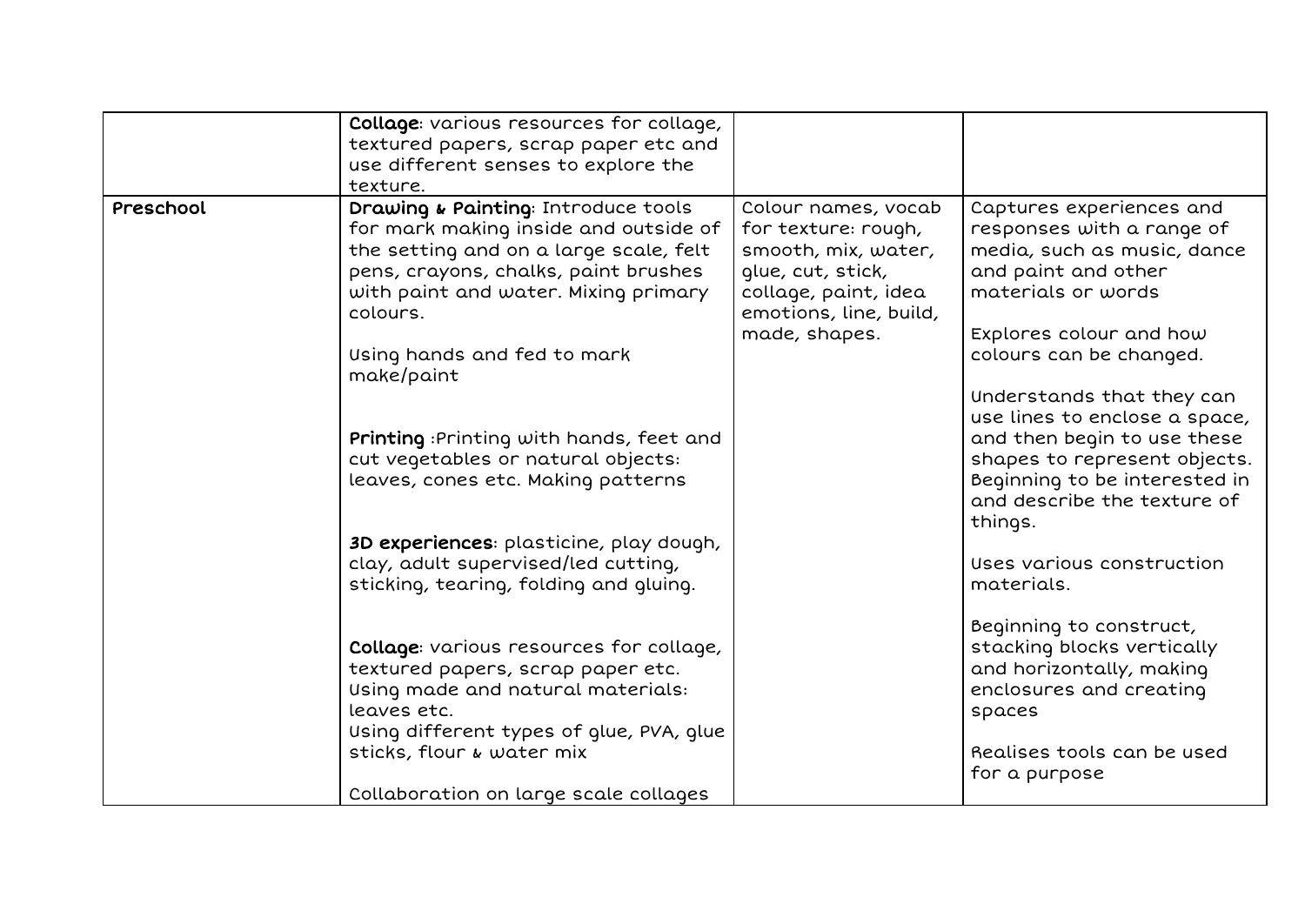|           | Revisit and refine skills e.g. cutting,<br>sticking, mixing colours                                                                                      |                                                                                                                                                            | Join different materials and<br>explore different textures.<br>Create closed shapes with<br>continuous lines, and begin to<br>use these shapes to represent<br>objects.<br>Draw with increasing complexity<br>and detail, such as<br>representing a face with a<br>circle and including details.<br>Use drawing to represent ideas<br>like movement or loud noises.<br>Show different emotions in<br>their drawings and paintings,<br>like happiness, sadness, fear<br>etc |
|-----------|----------------------------------------------------------------------------------------------------------------------------------------------------------|------------------------------------------------------------------------------------------------------------------------------------------------------------|----------------------------------------------------------------------------------------------------------------------------------------------------------------------------------------------------------------------------------------------------------------------------------------------------------------------------------------------------------------------------------------------------------------------------------------------------------------------------|
| Reception | Drawing & Painting: Introduce tools<br>for mark making inside and outside of<br>the setting and on a large scale and<br>small scale, felt pens, crayons, | Colour names, vocab<br>for texture: rough,<br>smooth, mix, water,<br>qlue, cut, stick,                                                                     | Explore colour and colour-mixing<br>Explore, use and refine a<br>variety of artistic effects to<br>express their ideas and<br>feelings.                                                                                                                                                                                                                                                                                                                                    |
|           | chalks, paint brushes with paint and<br>water.<br>AL- Observational drawing.                                                                             | collage, paint, thick,<br>thin, wet, dry,<br>pattern, repeat,<br>hard, soft, light,<br>dark, model, painting,<br>artist, sculpture,<br>sculptor, portrait, | Return to and build on their<br>previous learning, refining ideas<br>and developing their ability to<br>represent them.                                                                                                                                                                                                                                                                                                                                                    |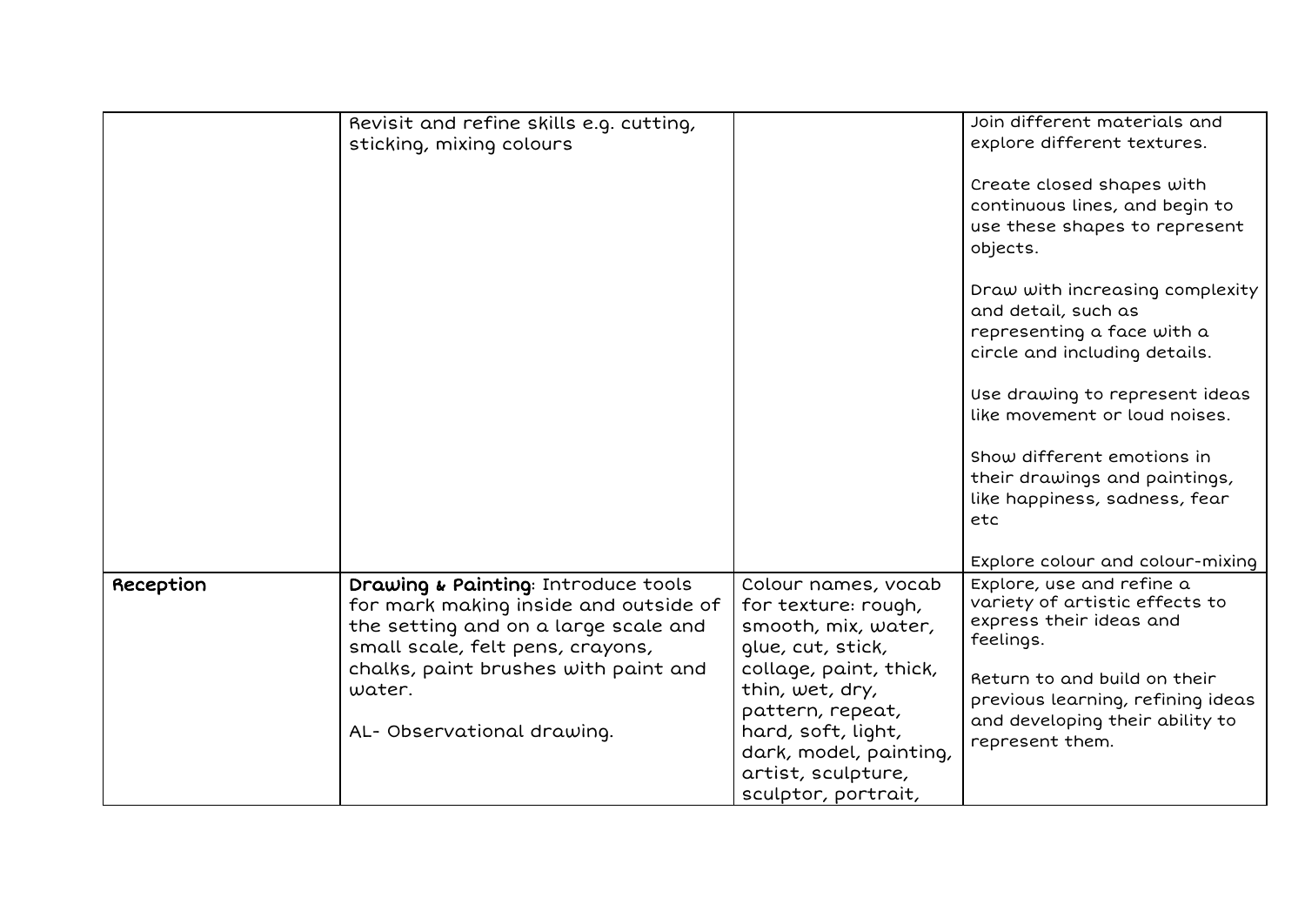| Usethick and thin brushes including     | self-portrait,    | Create collaboratively sharing |
|-----------------------------------------|-------------------|--------------------------------|
| small implements: cotton buds and       | landscape, artist | ideas, resources and skills.   |
| finger tips.                            |                   |                                |
|                                         |                   | Early Learning Goal:           |
| Name the primary colours and explore    |                   | Children use what they have    |
| how to mix colours to create new        |                   | learnt about media and         |
| colours.                                |                   | materials in original ways,    |
|                                         |                   |                                |
|                                         |                   | thinking about uses and        |
| Refine drawing skills so that they can  |                   | purposes. They represent       |
| represent objects with increasing       |                   | their own ideas, thoughts      |
| skill.                                  |                   | and feelings through design    |
|                                         |                   | and technology, art, music,    |
| Explore drawing on different surfaces   |                   | dance, role play and stories   |
| and on different types of paper.        |                   |                                |
|                                         |                   | Children sing songs, make      |
| Printing: Printing with blocks, cut     |                   | music and dance, and           |
| vegetables or natural objects: leaves,  |                   | experiment with ways of        |
| cones etc. Making repeating patterns    |                   | changing them. They safely     |
| including colour patterns               |                   | use and explore a variety of   |
|                                         |                   |                                |
|                                         |                   | materials, tools and           |
| Opportunities to choose and mix         |                   | techniques, experimenting      |
| colours independently                   |                   | with colour, design, texture,  |
|                                         |                   | form and function              |
| Take rubbings from objects such as      |                   |                                |
| leaves.                                 |                   |                                |
|                                         |                   |                                |
| Refine printing skills to create works  |                   |                                |
| that show greater control.              |                   |                                |
|                                         |                   |                                |
| 3D experiences (Sculpture): plasticine, |                   |                                |
| play dough, clay, adult supervised/led  |                   |                                |
| cutting, sticking, tearing, folding and |                   |                                |
|                                         |                   |                                |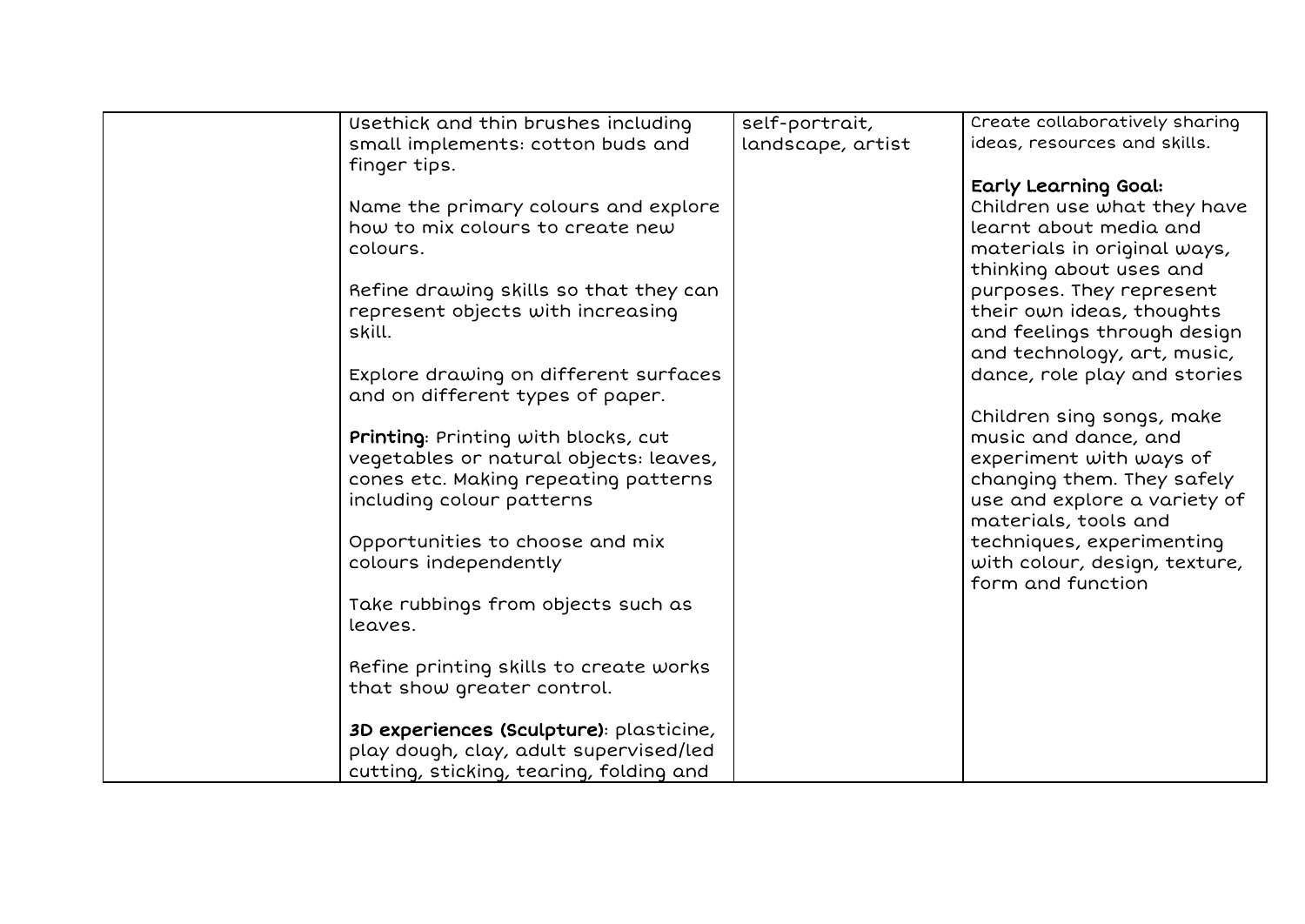| gluing. Papier Mache-small /large      |  |
|----------------------------------------|--|
| scale models                           |  |
| Tool work (Busy Bench): Saw, hammer,   |  |
|                                        |  |
| Create different textures in           |  |
| dough/clay.                            |  |
|                                        |  |
| Refine ability to create forms using   |  |
| dough or clay - representing objects   |  |
| with increasing skill.                 |  |
| Exploring with a wide range of 'junk   |  |
| modelling' and natural materials,      |  |
| making simple forms.                   |  |
|                                        |  |
| Apply simple decorations to a          |  |
| sculpture.                             |  |
|                                        |  |
| Collage & Textiles: various resources  |  |
| for collage, textured papers, scrap    |  |
| paper etc. Using made and natural      |  |
| materials: leaves etc.                 |  |
| Collaboration on large scale collages. |  |
| Weaving materials.                     |  |
|                                        |  |
| Thread to create a representation of   |  |
| an object (e.g. a caterpillar)         |  |
|                                        |  |
| Refine ability to create collages with |  |
|                                        |  |
| increasing skill.                      |  |
|                                        |  |
| Introduce the work of <b>artists:</b>  |  |
| Jackson Pollock, Archimboldi,          |  |
| Kandinski, Yayoi Kusama                |  |
|                                        |  |